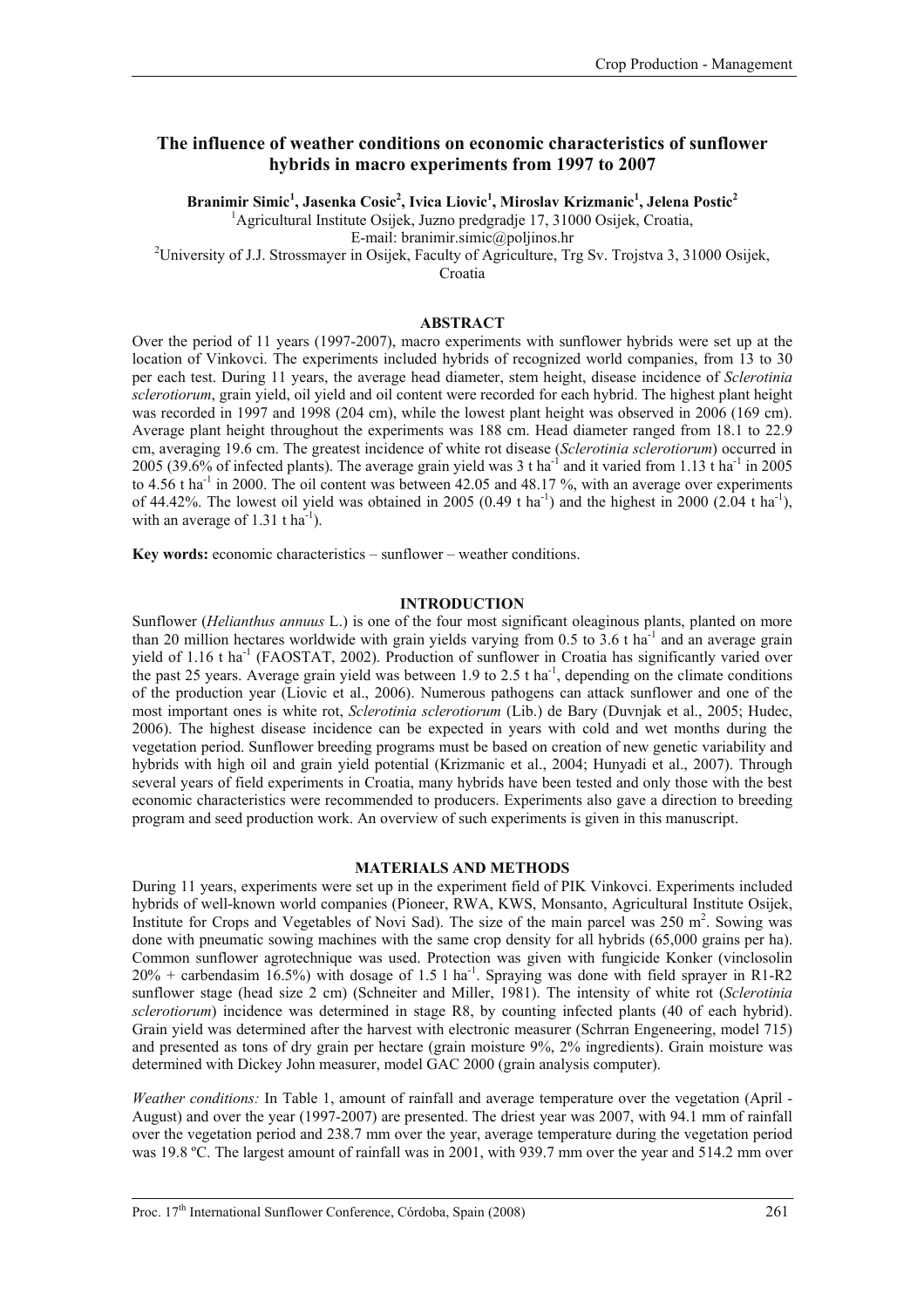the vegetation period. The lowest average temperature in 2001 (17.8 ºC). The amount of rainfall over the vegetation period 1997-2007 was 149.6 mm lower and temperature 0.8 ºC higher compared to historical records (1970-2005).

| Year              | Amount of rain fall (mm) |       | Average temperature °C |      |  |
|-------------------|--------------------------|-------|------------------------|------|--|
|                   | Vegetation               | Year  | Vegetation             | Year |  |
| 1997              | 384.2                    | 672.8 | 17.9                   | 11.7 |  |
| 1998              | 375.4                    | 683.9 | 18.6                   | 11.3 |  |
| 1999              | 504.7                    | 867.6 | 18.7                   | 11.5 |  |
| 2000              | 153.4                    | 315.2 | 19.7                   | 12.9 |  |
| 2001              | 514.2                    | 939.7 | 17.8                   | 11.4 |  |
| 2002              | 483.6                    | 682.4 | 18.7                   | 12.3 |  |
| 2003              | 105.8                    | 513.6 | 18.5                   | 11.7 |  |
| 2004              | 312.8                    | 911.9 | 20.1                   | 10.9 |  |
| 2005              | 496.7                    | 859.2 | 18.0                   | 10.6 |  |
| 2006              | 461.3                    | 639.7 | 18.2                   | 11.6 |  |
| 2007              | 94.1                     | 238.7 | 19.8                   | 12.9 |  |
|                   |                          |       |                        |      |  |
| Average 1997-2007 | 353.3                    | 665.9 | 18.7                   | 11.7 |  |
| Average 1970-2005 | 502.9                    | 628.5 | 17.9                   | 11.4 |  |

**Table 1.** Amount of rainfall and average temperature over the vegetation period (April - August) and over the year for the Vinkovci location

## **RESULTS AND DISCUSSION**

Grain and oil yield, oil content, plant height, head diameter, and incidence of white rot disease varied depending on the year of production (temperature, amount and distribution of rainfall) and hybrid (Table 2). Plant height and head diameter were mostly influenced by the hybrid. In the course of the breeding program, head diameter was reduced from 22.9 cm (1997) to close to 18 cm. The objective was to reach a lower stem with smaller head diameter to facilitate a high crop density and reduced risk of lodging due to head weight, especially in wet years. White rot incidence mostly depended on rainfall and temperatures over the vegetation period. In accordance with this, the lowest disease incidence was determined in very dry years  $(2003 - 2.1\%$  of infected plants;  $2007 - 3.4\%$  of infected plants) and the highest disease incidence in wet and cold years (2005 - 39.6% of infected plants; 2001 - 37.2% of infected plants). The average grain yield was  $3 \text{ t}$  ha<sup>-1</sup>. The lowest average grain yield was in 2005 (1.13 t ha<sup>-1</sup>) and the highest in 2000  $(4.56\text{tha}^{-1})$ . The average oil content (1997-2007) was 44.42%. Average oil yield was 1.31 t ha<sup>-1</sup>, the lowest record in 2005 (0.49 t ha<sup>-1</sup>) and the highest in 2000 (2.04 t ha<sup>-1</sup>).

| Table 2. Results of research on economic characteristics of sunflower hybrids in macro experiments from |  |
|---------------------------------------------------------------------------------------------------------|--|
| 1997 to 2007                                                                                            |  |

| Year    | No. of  | Plant  | Head  | Sclerotinia  | Grain    | Grain     | Oil            | Oil yield |
|---------|---------|--------|-------|--------------|----------|-----------|----------------|-----------|
|         | hybrids | height | range | sclerotiorum | moisture | yield     | content        | $(tha-1)$ |
|         |         | (cm)   | (cm)  | $(\%)$       | $(\%)$   | $(tha-1)$ | $(\%DMC^{-1})$ |           |
| 1997    | 20      | 204    | 22.9  | 12.5         | 11.3     | 2.81      | 42.05          | 1.18      |
| 1998    | 17      | 204    | 21.1  | 11.1         | 10.6     | 2.76      | 44.31          | 1.26      |
| 1999    | 13      | 184    | 19.8  | 12.2         | 9.7      | 2.39      | 44.17          | 1.06      |
| 2000    | 20      | 196    | 19.4  | 4.1          | 7.8      | 4.56      | 44.77          | 2.04      |
| 2001    | 24      | 184    | 18.1  | 37.2         | 11.8     | 2.31      | 44.55          | 0.96      |
| 2002    | 30      | 196    | 19.1  | 5.6          | 7.4      | 2.84      | 43.64          | 1.24      |
| 2003    | 20      | 170    | 18.7  | 2.1          | 8.0      | 4.35      | 45.32          | 2.03      |
| 2004    | 26      | 185    | 20.1  | 9.8          | 13.2     | 2.94      | 43.76          | 1.20      |
| 2005    | 30      | 181    | 19.9  | 39.6         | 15.7     | 1.13      | 42.46          | 0.49      |
| 2006    | 24      | 169    | 18.2  | 12.4         | 12.8     | 2.97      | 45.47          | 1.21      |
| 2007    | 25      | 198    | 18.3  | 3.4          | 8.7      | 3.89      | 48.17          | 1.75      |
| Average | 23      | 188    | 19.6  | 13.6         | 10.6     | 3.00      | 44.42          | 1.31      |
| Min     | 13      | 169    | 18.1  | 2.1          | 7.4      | 1.13      | 42.05          | 0.49      |
| Max     | 30      | 204    | 22.9  | 39.6         | 15.7     | 4.56      | 48.17          | 2.04      |